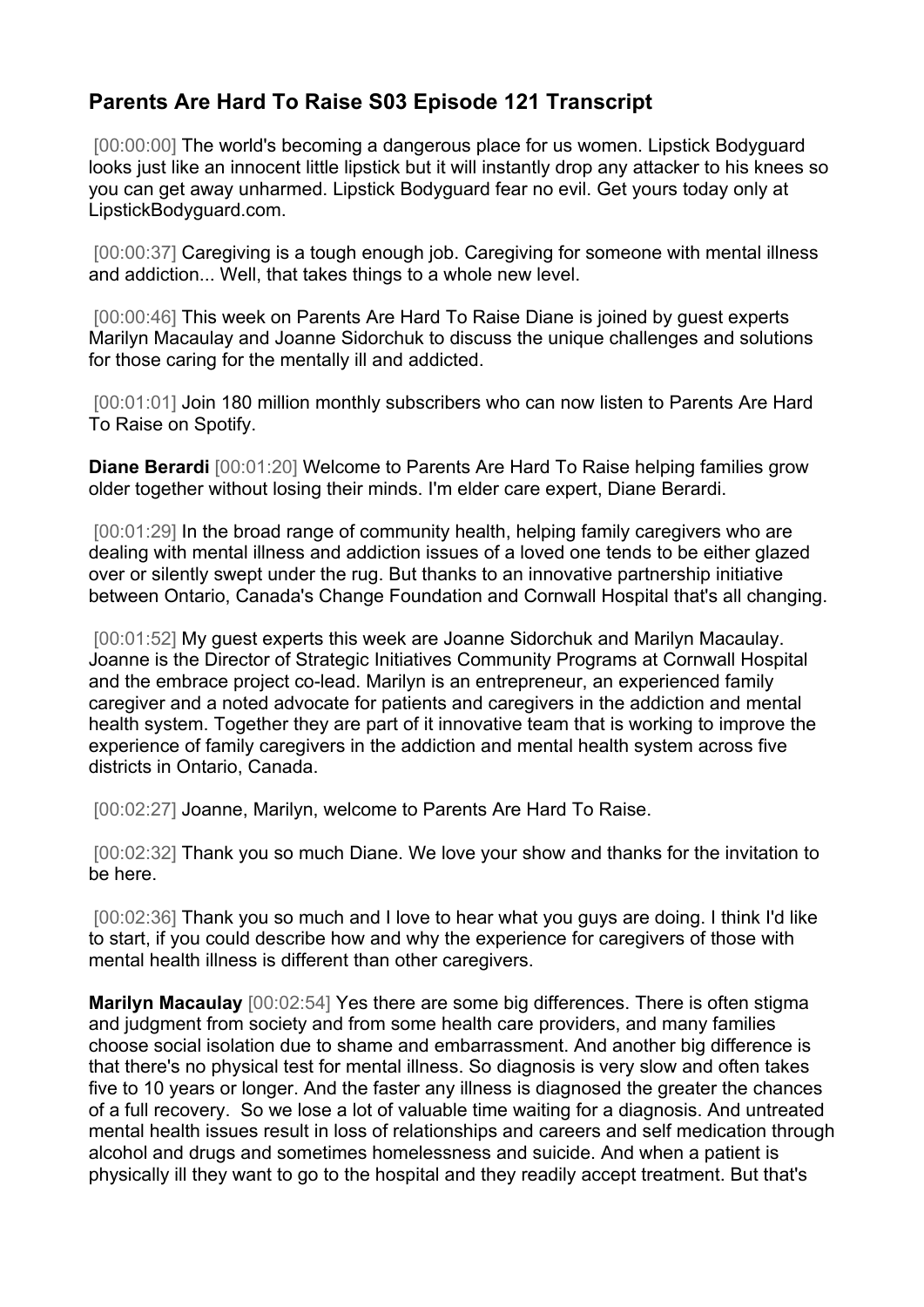often not the case with a mental health issue. Patients can experience something called anasognosia and have little insight into the illness.

**Diane Berardi** [00:04:00] What is that?

**Marilyn Macaulay** [00:04:03] It's when a patient doesn't realize they are ill and the result of it is the denial of the problem, and treatment and medication noncompliance, which is frustrating for the caregivers.

**Diane Berardi** [00:04:16] Oh my gosh, yes.

**Marilyn Macaulay** [00:04:18] Yeah. And getting the person to a hospital can be difficult and sometimes involves the police. As a result we get the person to the hospital sometimes the caregivers are labeled as dysfunctional because of the chaos of the situation.

**Diane Berardi** [00:04:37] Do you find, I suppose caregivers, probably initially with a family member, maybe they're not sure what's going on. But they probably should, you know, go to their doctor inquire right away, when they first noticed signs of something being wrong.

**Marilyn Macaulay** [00:04:56] Yes, but often when there's something wrong the person is labeled as a behavior problem and things like that right away. And it sometimes takes a long time to diagnose the illness.

**Diane Berardi** [00:05:09] My gosh. What makes your population and your location unique?

**Joanne Sidorchuk** [00:05:16] Sure. And I'll definitely speak to that. So this position is unique because it's just so complex for these caregivers. I mean some of our kids, caregivers, who've been helping their loved ones and if not with not help their addiction challenges, some of the batch of young caregivers at really young ages perhaps from the age of eight or younger. So there are young carers who are, just like the title of your show love your show, you know, Parents Are Hard To Raise, some of these parents are being raised by really young children. And we call them young carers.

[00:05:48] So these children and young adults are caring they're growing up in an environment where they really don't know what it's like to not have to care for a parent. And sometimes they are seen as perhaps the problem themselves. And it's a really complex web for these family members who are trying to care for somebody. Right. As Marilyn was saying certainly often initially especially you know the "blame" in quotations is on the family members about how this this situation can arise. And you know it's just not like some other physical or medical issues that you see because no else can see it. And it's the stigma around it that if you hear your neighbors you know family member has an addiction or a lot of heartbreak albums. Sometimes people just stay away and they create the socialization as well.

**Diane Berardi** [00:06:43] You're right. You're right. People are afraid. They're fearful because they don't understand.

**Joanne Sidorchuk** [00:06:48] They are for sure. Yes. And also providers. So when families go to see their doctor, doctors don't always know to ask the questions or maybe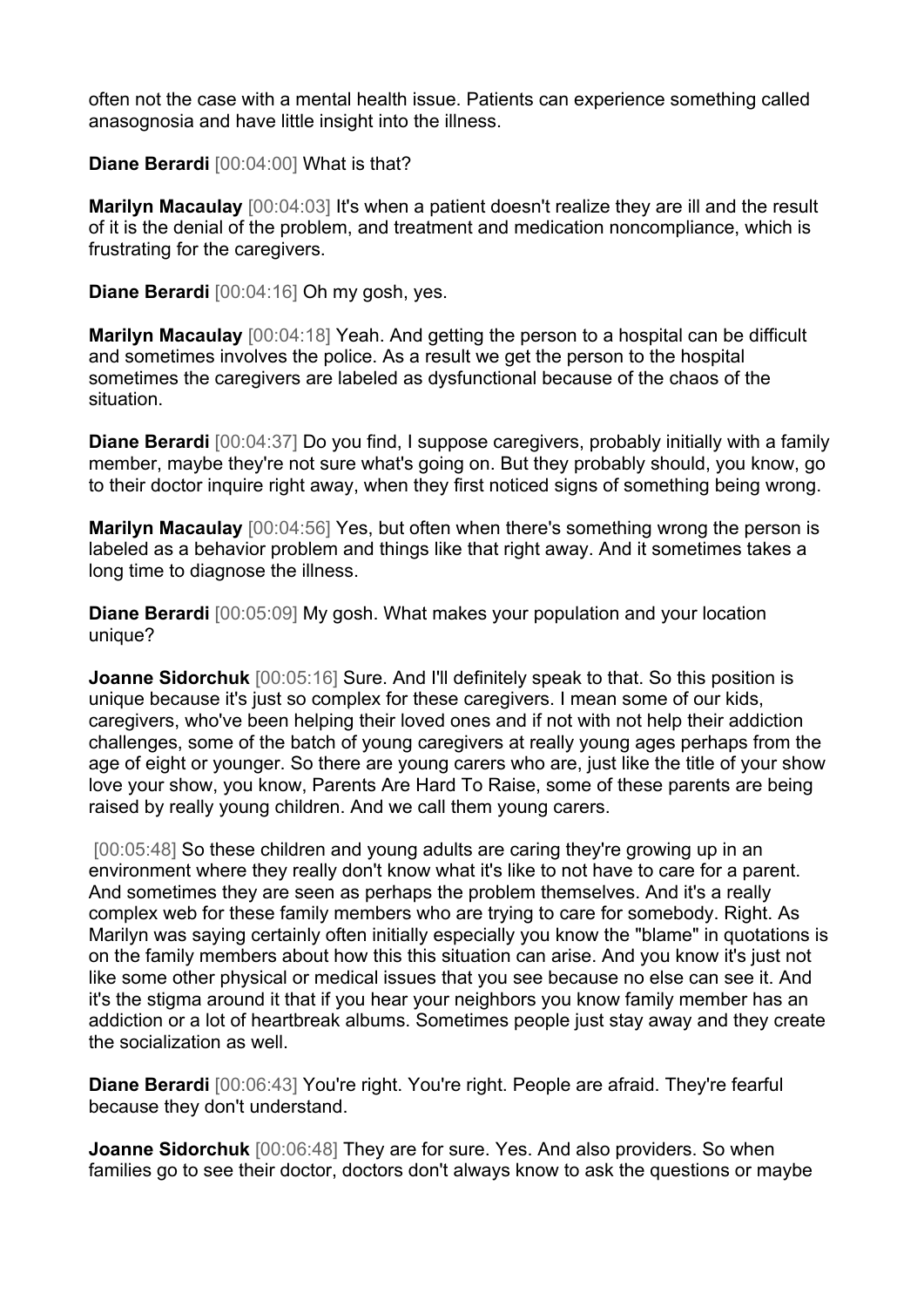they don't want to open that big can of worms. And it's also a conversation that take a long long time.

[00:07:05] But our health care system isn't actually set up for that, to really be able to delve into helping not just the patient but the family supports for that patient.

**Diane Berardi** [00:07:14] So what does a family member do? What would be the first step if they feel there's something wrong? What would you suggest?

**Joanne Sidorchuk** [00:07:25] You know, I'm so happy you asked that because we've actually as part of our work, put together steps in order for family caregivers because they don't know where to go. And our first step is around telling someone. And that's a hard first step because you have stigma. And how do you know who to tell. You don't know how they're going to react as well. So we really encourage that you need to tell somebody that you trust about it. And and even just talking about it is a first step for sure.

**Diane Berardi** [00:07:55] I imagine if you're a child in school maybe you if you trust your teacher or your guidance counselor or someone like that who could direct you. But are teachers and guidance counselors for instance are they aware?

**Joanne Sidorchuk** [00:08:14] They're probably aware that there is something going on at home. You know they're probably aware that perhaps the students coming in late, not doing their homework, is perhaps a difficult student in the classroom. But are they aware of the impact of what's going on for that child when they leave the classroom and leave the school? Not very many are aware and that's kind of what we're trying to get out to the community is around really asking some of the questions and trying to know about those lines of conversation around these really difficult topics.

**Diane Berardi** [00:08:49] You know for a teacher maybe if if a child came to her, she would need to know where to direct that child. Right? So they have to be educated as well, the school systems, places of employment... Right? I would imagine.

**Joanne Sidorchuk** [00:09:04] Oh absolutely.

[00:09:06] And we really did hear that. And we heard also when we talked to for example staffing mercy department we hear her reasoning that they want to help caregivers but they really don't know how.

**Diane Berardi** [00:09:18] Yeah.

**Joanne Sidorchuk** [00:09:19] Yeah. So Marilyn will speak to a website that we created for not just our local caregivers but for all caregivers to help them know what to do. So maybe Marilyn can speak to how we created that Web site and what's on it.

**Diane Berardi** [00:09:33] Yeah. Perfect.

**Marilyn Macaulay** [00:09:34] Sure. We've interviewed 200 caregivers at the beginning of the project and most of them said they didn't know where to go or who to call. So we created a one stop shop called embracedcaregivers.com and it's got information about the caregiver journey, self care, local resources, caregiver skills. It's got a whole section for young carers because there's young children out there many parents who have addictions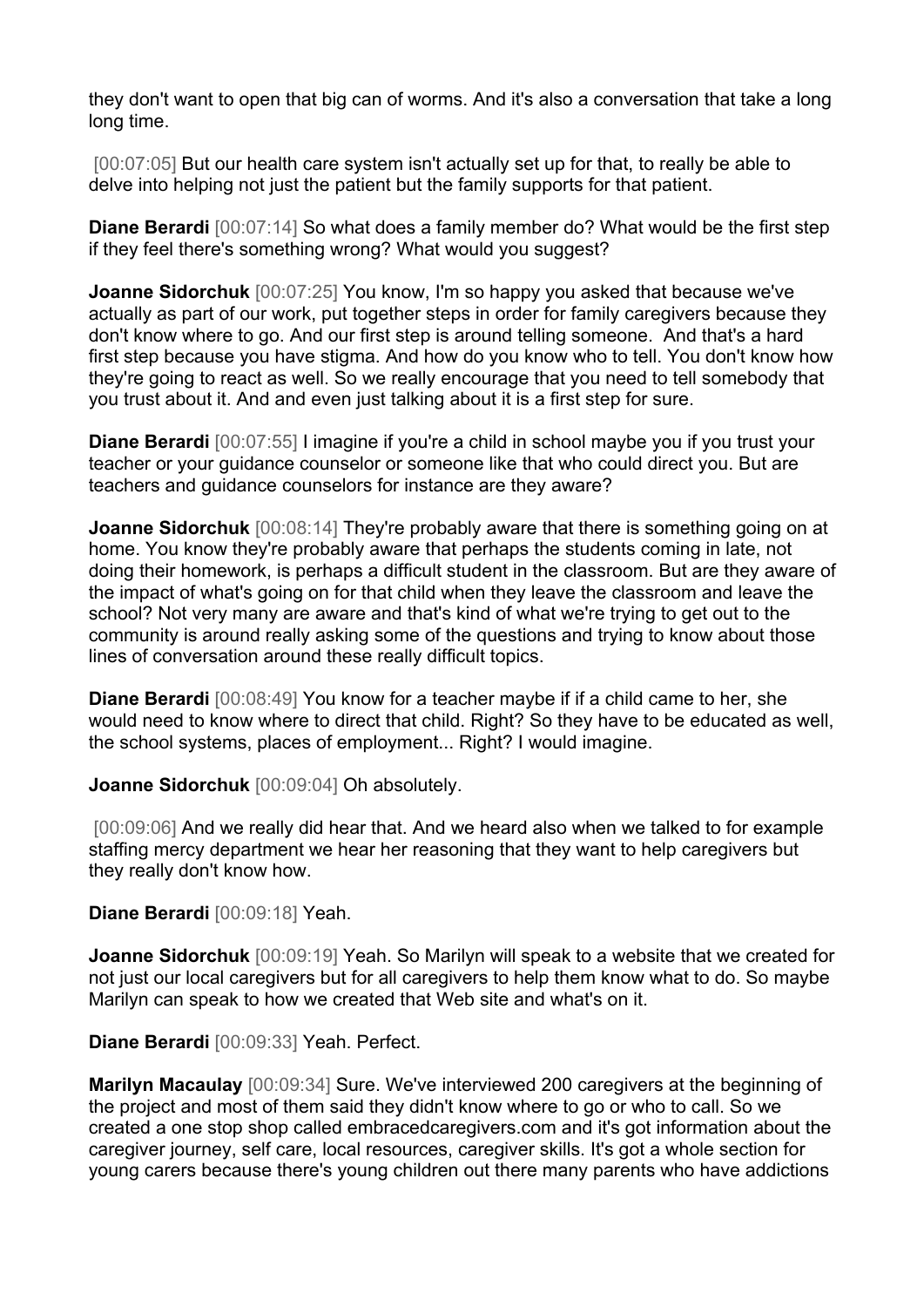and mental illness. And there's a section for providers and provider resources and helpful links on advocacy and resources and government benefits and all kinds of things.

[00:10:17] And one of great goals the Web site is we really want people to know that they're not alone. Their experience is not unique. When you look at the statistics just about mental illness alone, you know it's a very high incidence. You know I've heard the statistics, one in five people sometime in their lifetime could have a diagnosis that you know would align with a mental health illness of some kind. So you think about all the people it impacts, there's many many caregivers out there. And so people are not alone. I'm hearing a lot more people talking about this. I mean for sure it's because we're on the project but when I think every place I go when we start to tell people about what we're working on and the floodgates just open, and stories come out and people really want to talk and I have a lot of questions.

**Diane Berardi** [00:11:04] What kind of challenges did you need to overcome?

**Marilyn Macaulay** [00:11:11] One of the big challenges was where the privacy laws and consent laws.

## **Diane Berardi** [00:11:16] OK.

**Marilyn Macaulay** [00:11:17] A lot of caregivers were not included in the circle of care. So we had to educate these health care providers on including caregivers and also the privacy laws do allow Inclusion of the caregivers and.... So. That type of thing.

[00:11:42] Joanne, I was looking at your background. You have such a diverse background, and I'm saying, now how... [laughing]. But you tell us how you got involved in this. I mean I could see where your background would be perfect for you to introduce solutions and be innovative in the healthcare system and come up with things. But tell us how did this all come about?

**Joanne Sidorchuk** [00:12:10] It's a great question, Diane. I would tell you, every morning I wake up and say, Wow I work in the system of Addiction and Mental Health. This is amazing. And I am a physiotherapist by training and you know being in health care field. We're all here because we want to help. Not just patients but caregivers as well and whoever we need to help the patient have the best care and the best outcome. So as a physiotherapist, it was really easy to find the caregivers, because I would in the hospital, I would go into a room there'd be a patient there with a leg in a cast and a family member be sitting beside them. And it was extremely easy conversation, there is no stigma. It was quite clear who needed to do what. And the caregivers were asking, What can I do to help?

**Diane Berardi** [00:12:56] Right.

**Joanne Sidorchuk** [00:12:57] And it's so it's fascinating what I am now working with and helping caregivers in the addiction mental health system. Poof they're gone. Where are they? Sometimes they can be very hard to find because often at times the relationships are very strained.

**Diane Berardi** [00:13:13] Yeah I would imagine.

**Joanne Sidorchuk** [00:13:15] So, the caregivers sometimes aren't really there.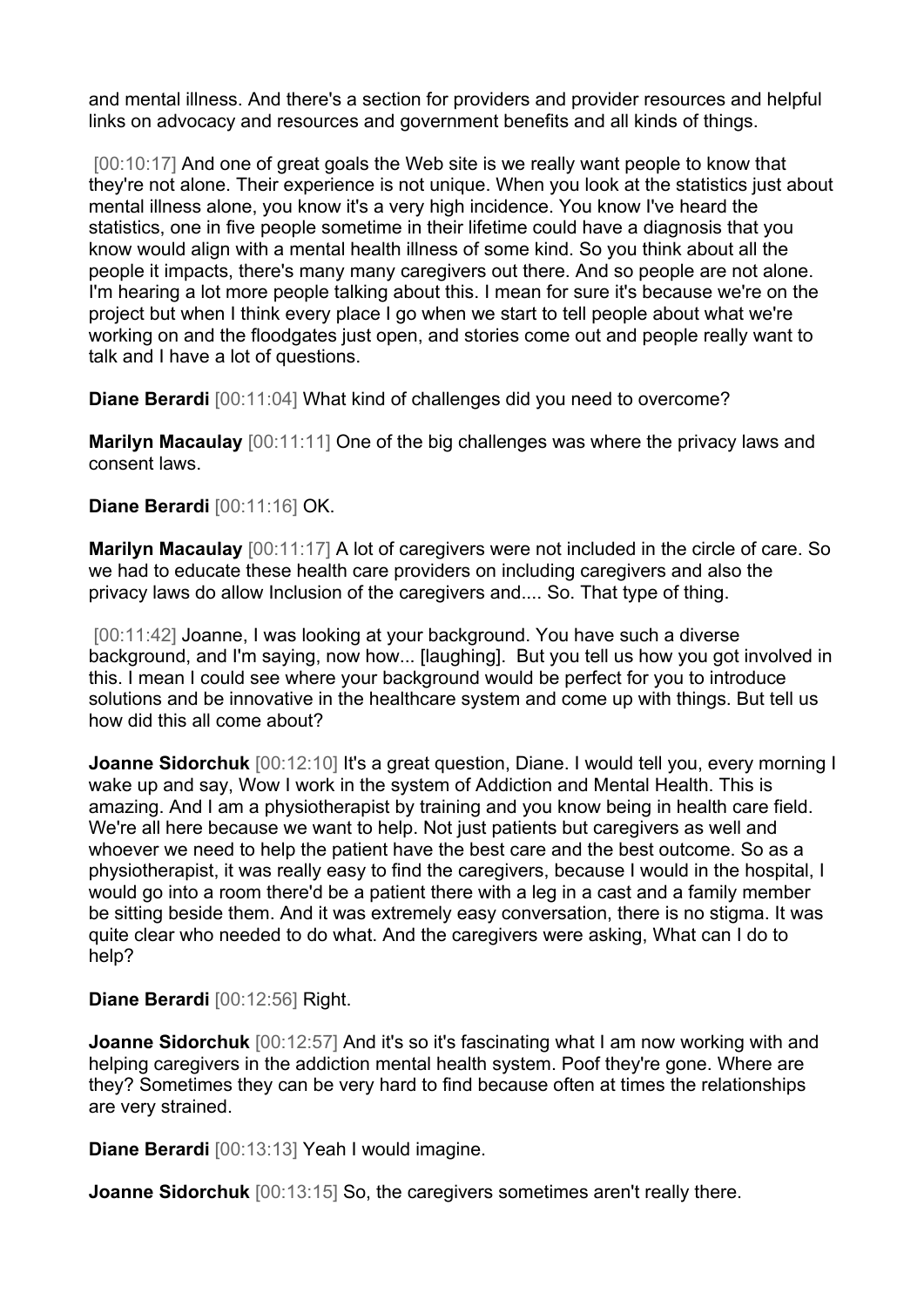**Diane Berardi** [00:13:17] Yeah. Do you see a lot of I guess doctors prescribing and you know leading to these addiction issues?

**Joanne Sidorchuk** [00:13:28] Yes absolutely. I think that's not unique at all to our area. I think you're right. We hear about the opioid crisis and what's going on. And so I think that's a... I'm glad you brought that up because it really speaks the stigma part that with addiction. Addiction can affect many people of all walks of life, of all levels of functioning, of all levels of income. And it can have a very profound effect. And it's a struggle to overcome an addiction. And I think the health care system has to really be careful about not placing blame and really coming at it from a point of helping and and knowing that there is a family out there as friends or there's a landlord or a neighbor.

[00:14:13] You know there's usually somebody who is available and can be a source of strength for that client or that patient.

**Diane Berardi** [00:14:23] You know you do worry about it. They have my mom on... They're trying all kinds of different drugs, and I'm like, Oh my gosh, you know. I'm so worried, you know, I'm like she's going to become addicted to these drugs. But you're in a crazy situation because you're trying to help with what's going on physically. So as a caregiver it's it's a struggle.

**Joanne Sidorchuk** [00:14:46] It is. And sometimes people who are on many kinds of drugs. It's called concurrent disorder where there could also be some mental health problems as well. And Marilyn if you want to speak a bit to some of the charges you've seen for caregivers who are helping somebody with concurrent and it's you know it's really this is where things get really complicated because we're dealing with many care providers in different buildings who don't communicate. The charts are different. You know what's causing what? Well if you are the addict asking about that.

**Diane Berardi** [00:15:21] Well we are going to continue talking with Joanne and Marilyn about mental illness and addiction issues and we'll talk about what you just said, when we come back [laughing]. But first, if you're a woman, or there's a woman in your life, there's something you absolutely need to know.

[00:15:40] I want to tell you about my friend Katie. Katie is a nurse and she was attacked on her way home from work. She was totally taken by surprise. And although Katie is only 5 feet tall and 106 pounds she was easily able to drop her 6 foot 4, 250-pound attacker to his knees and get away unharmed.

Katie wasn't just lucky that day. She was prepared.

In her pocketbook, a harmless looking lipstick, which really contained a powerful man stopping aerosol propellant.

It's not like it was in our grandmother's day. Today just going to and from work or to the mall can have tragic consequences. The FBI says a violent crime is committed every 15 seconds in the United States. And a forcible rape happens every five minutes. And chances are when something happens, no one will be around to help.

It looks just like a lipstick. So no one will suspect a thing. Which is important since experts say, getting the jump on your attacker is all about the element of surprise.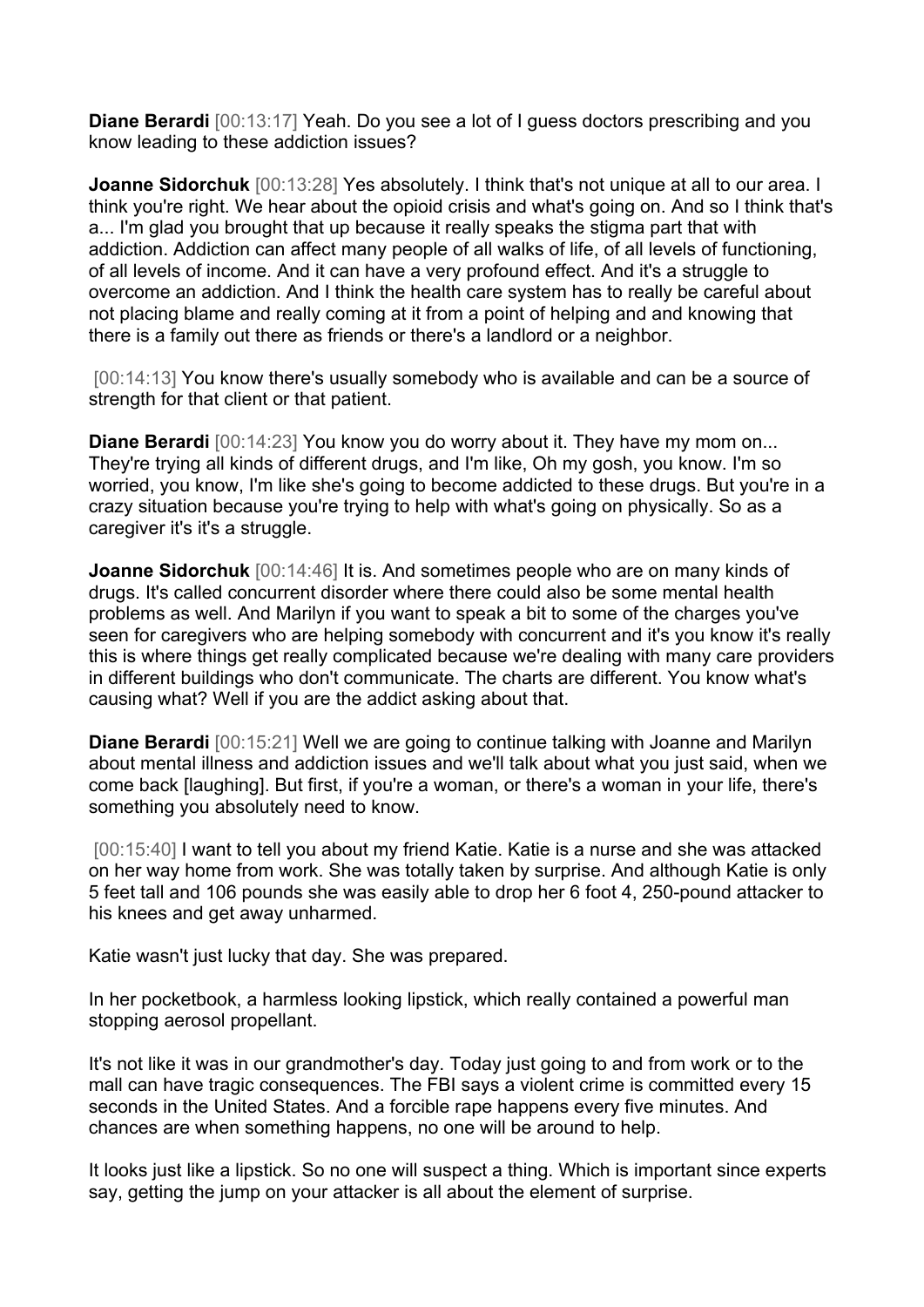Inside this innocent looking lipstick is the same powerful stuff used by police and the military to disarm even the most powerful, armed aggressor. In fact, National Park rangers used the very same formula that's inside this little lipstick to stop two-thousand pound vicious grizzly bears dead in their tracks. It's like carrying a personal bodyguard with you in your purse or your pocket.

Darkness brings danger. Murderers and rapists use darkness to their advantage. We all know what it's like to be walking at night and hear footsteps coming at us from behind. Who's there? If it's somebody bad, will you be protected? Your life may depend on it.

My friend Katie's close call needs to be a wake up call for all of us. Myself included. Pick up a Lipstick Bodyguard and keep it with you always.

**Announcer** [00:17:38] You're listening to Parents Are Hard To Raise, now thanks to you the number one eldercare talk show on planet Earth. Listen to this and other episodes on demand using the iHeart Radio app.

[00:17:52] iPhone users can listen on Apple podcasts and Android users on Google podcasts.

[00:17:59] Want a great new way to listen to the show? Have an Amazon Echo or Dot?

[00:18:03] Just say, Alexa play Parents Are Hard To Raise podcast.

**Alexa** [00:18:09] Getting the latest episode of Parents Are Hard To Raise. Here it is from iHeart radio.

**Announcer** [00:18:14] It's as simple as that.

**Diane Berardi** [00:18:16] You're right Dolly. There are so many really cool new ways to listen to our show. It's hard to keep track. You can join the one hundred and eighty million listeners on Spotify. You can listen in your car, at the gym, or pretty much anywhere on your smartphone with Apple podcasts and Google podcasts. You could get us an Apple TV, Direct TV, Roku. And like Dolly said, you can even ask Alexa to play the show for you. It's great because you don't have to be tied to a radio anymore. You can listen where you want, when you want. For as long as you want. And if you're listening to the show one of these new ways please do me a big favor. Share this new technology. Help someone else learn about the show and show them a new way to listen.

[00:18:59] So Marilyn, you were going to talk to us about concurrent issues for patients and addiction.

**Marilyn Macaulay** [00:19:07] Yes a lot of people with mental health issues have Addiction issues also. So the system even gets more complex to navigate. And often those caregivers need extra help. And they also need help in knowing what to do while they're waiting to see health care professionals.

**Diane Berardi** [00:19:26] Yeah. What do they do?

**Marilyn Macaulay** [00:19:28] There's long wait periods and it's often good to refer the caregivers to support groups at that point so they can see that they're not alone. And they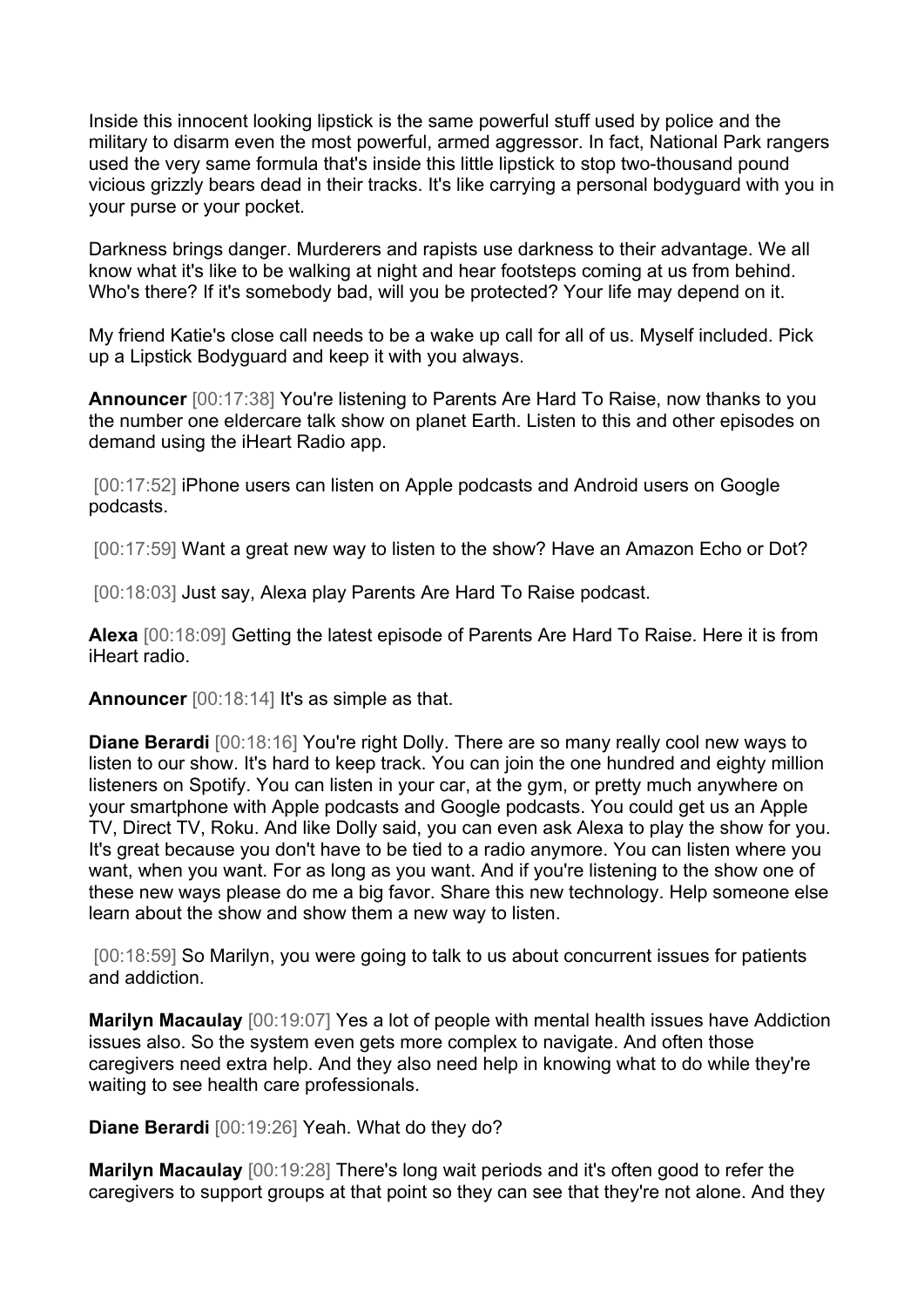can get tips on how to cope with the situation. And there's a good caregiver education programs out there. So as long as the the health care professionals are referring them to the resources they can get through the work waiting periods.

**Diane Berardi** [00:19:57] And with your background, what's it been like for you being part of this team?

**Marilyn Macaulay** [00:20:04] Oh it's been wonderful. I have been a caregiver to someone with a mental health issue for 18 years and so I have done a lot of advocating both for my family member and for other caregivers.

[00:20:20] And it was like I was retired and had no plans to go back to work and when this opportunity came up it was like a dream come true for me.

**Diane Berardi** [00:20:31] Now you said you've been a caregiver for 18 years. When the illness first presented itself, How did you know what to do?

**Marilyn Macaulay** [00:20:41] I didn't know what to do. Yeah we ended up at emergency and that was the starting point for us. And it took a while to get diagnosed. And we tried all different things. And. Finally I took my family member to actually another province and got the help that he needed and deserved. And he is actually doing very well today.

**Diane Berardi** [00:21:11] Oh that's so great to hear. That really is. And you are an advocate for family caregivers making sure that you know they are partners in this whole process.

**Marilyn Macaulay** [00:21:24] That's right. That's right. The patient's chances of recovery go up a lot if the family is included. So I'm always looking at that aspect of care of trying to get families to advocate and trying to get them included in the treatment decisions.

**Joanne Sidorchuk** [00:21:43] Well you know, Diane, yeah we really chuckle around here because we look at the Web site and Marilyn was so so instrumental in working with the other caregivers to put the website together, but we laugh and we say that it's really a combination of her entire home office on our Web site. Because she's spent so much time having to research on her own. Now we'll come in and start telling us about new blood tests for various mental health illnesses that the doctors don't know about. Because the families have to really spend time digging in and researching themselves and advocating and pushing for the kind of care as you heard Marilyn say, for their loved one.

**Diane Berardi** [00:22:22] There's no better advocate, you know I believe, then a family member.

**Marilyn Macaulay** [00:22:27] That's right.

**Diane Berardi** [00:22:28] Really. Because you know that's our loved one. But it can be frustrating for us. So these programs are vital.

[00:22:38] Joanne, what are your hopes for the future of the program?

**Joanne Sidorchuk** [00:22:43] You know there's just so many different avenues that we could go down. It's completely endless and there's so many collaborations with other organizations nearby and far away that it's really this is just so exciting what we can do for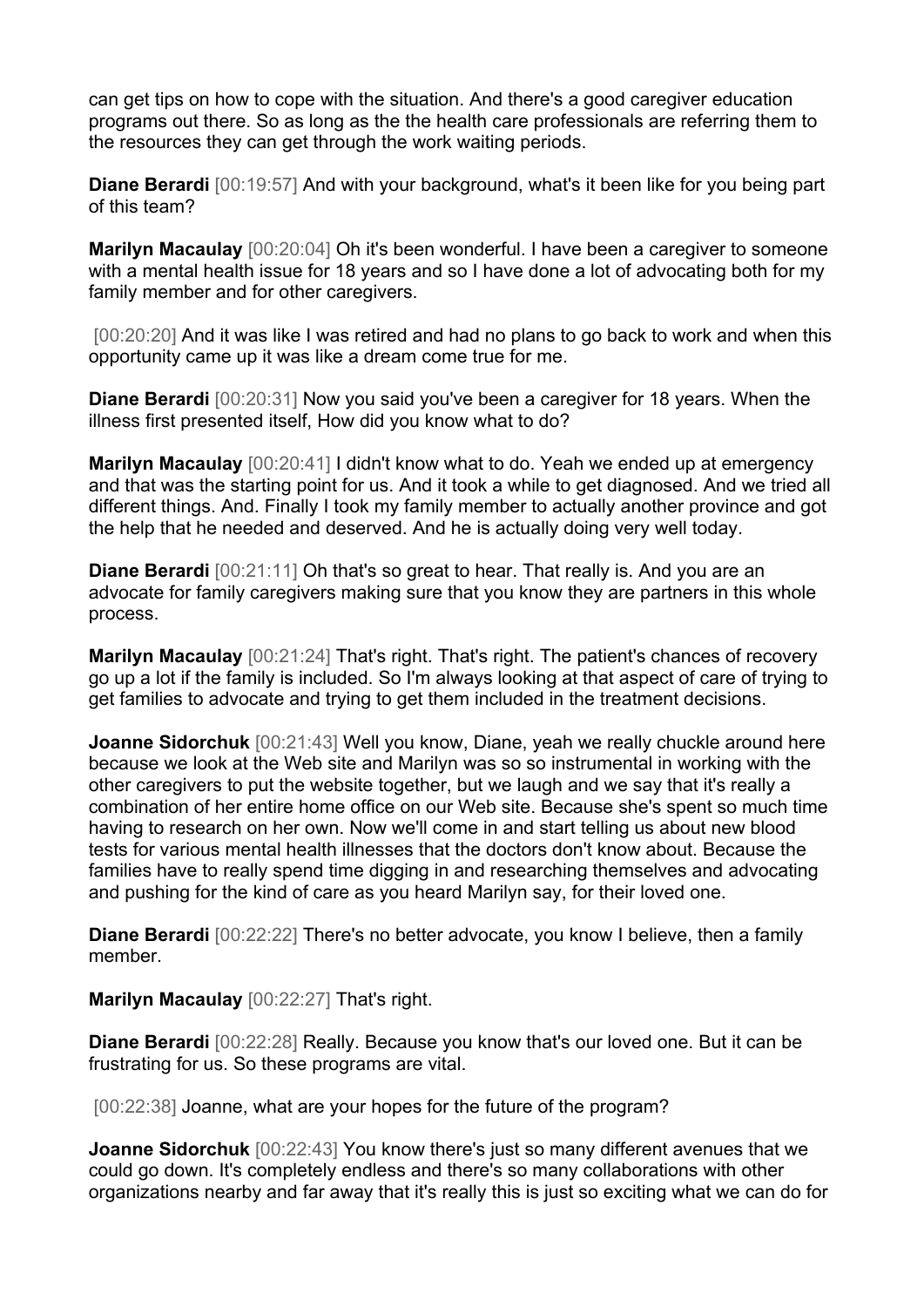sure. Well we really hope is that others follow in their footsteps and start to talk about how they can better include caregivers. And how... And it's not that hard. No we hopefully on our Web site embrace caregivers dot com. We have all of our tools that are completely shareable and they adopt them as people like. And we really encourage that people work with caregivers, because I look at the outcome of what we've been doing we wouldn't be half as far as we are if we didn't have caregivers with us. And we also would be come at this from an angle that you know traditionally is from our angle. Ya know, we're going to design something, implement it without including caregivers in the implementation and the outcome isn't as good as it could be.

**Diane Berardi** [00:23:43] Oh definitely because, I think about all my years in health care, but now being a caregiver, how so important it is for my input when my mom goes to a doctor or for a test or to the pharmacy because you don't realize how... We're their voice.

**Joanne Sidorchuk** [00:24:05] Yeah. And with this population I think even more so. A big takeaway for me having come from working in a true sort of medical field to addiction mental health is what Marilyn told me right from the beginning, and I didn't fully believe it but her power through it really ingrained in it, that the caregivers are truly experts in the care, because especially addiction mental health they see their loved one at home and all kinds of environments and they see the roller coaster of the journey they're on, ups and downs and they and they can get into sort of the thinking of their family member more so than can happen in a short clinical or emergency visit.

**Diane Berardi** [00:24:45] Right.

**Joanne Sidorchuk** [00:24:45] So truly these caregivers they are the experts in the care.

**Diane Berardi** [00:24:49] And I imagine a physician, you know you come in and you're talking about what you've been noticing, and they look at you sometimes probably and think, Well I don't see that. You know, I'm not seeing these signs presented.

**Marilyn Macaulay** [00:25:03] That's right. Yeah.

**Diane Berardi** [00:25:05] Well how can our Parents are Hard to Raise family help? What can we do?

**Joanne Sidorchuk** [00:25:11] Well that's a great question. First of all I would say for anybody out there who kind of resonates with what our message that's there, if they're not part of a support group, if they don't know how to self help, if they're feeling burnt out, stressed themselves, number one is to talk to somebody. So if they can find a friend family member, anybody trusted would be really important. Anybody who can... Speaking to the providers, anybody in the addiction or health care system to really advocate and ask about how can a family be included. For example, even taking their member to an appointment instead of away in the waiting room they ask is, Can I come in? You know it's not always appropriate and the time is not always right, but maybe to ask the counselor a therapist, When it's a good time for me to be there as well?

**Diane Berardi** [00:25:59] Yeah.

**Marilyn Macaulay** [00:26:01] And I think another thing is to try to get consent from the patient so you can give information to the family caregivers. And also to educate the caregivers because it's not easy work, Living with an addiction or a mental health issue.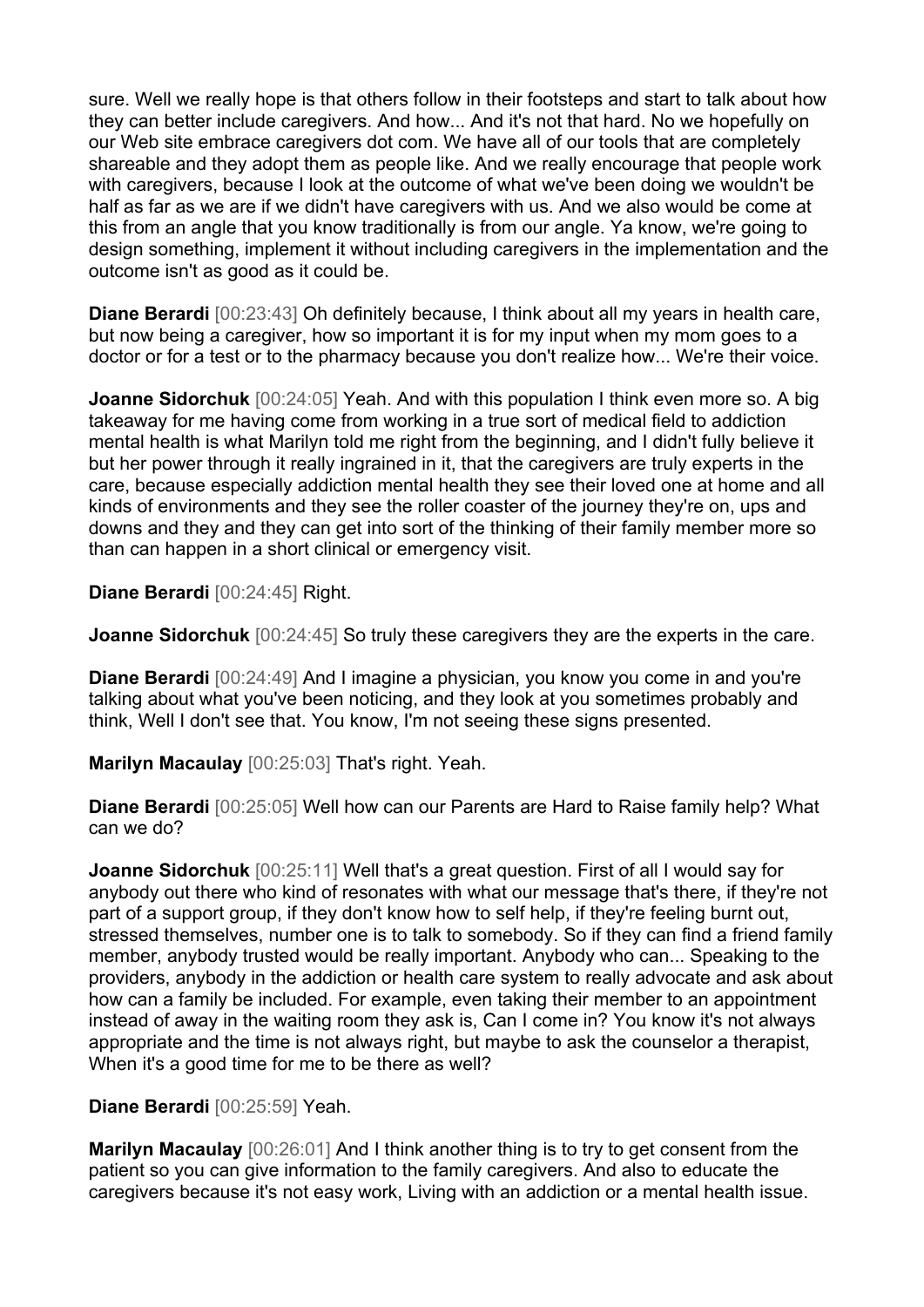And the patients really need supportive families. And some families don't know how to do that and need to be educated.

**Diane Berardi**  $[00:26:23]$  No you're right. That's exactly right. Some families really don't... You know they don't know what to do.

**Marilyn Macaulay** [00:26:29] That's right.

**Diane Berardi** [00:26:30] We have a large worldwide audience of health care professionals who are listening... How can they help you?

**Joanne Sidorchuk** [00:26:41] It's just it's just it's a phenomenal prospect around connecting certainly through our EmbraceCaregivers.com website. People can connect with us. They can share not just what is on the Web site but through our learnings. We have a lot of learnings around including caregivers and code design and leading these projects that involve a complicated health care system. And certainly we love to hear ideas of what others are doing as well. We can certainly not ourselves but there's so many pockets of work right now happening in this area that we would love to hear about what's happening and some of the successes that, and some of the things that maybe didn't go so great for other providers and their organizations who are trying to work on this.

**Marilyn Macaulay** [00:27:31] One of the things that we're going to do at our hospital is to put in and our caregiver center, so caregivers who need information, need resources, or need support can come to our caregiver center and get that support or just sit and relax and have a coffee. And We have documentation like the rights of the family caregiver. We have a discharge checklist that the caregivers can take up to the mental health floor. And all kinds of resources and tools to help caregivers.

**Joanne Sidorchuk** [00:28:09] Marilyn, you mentioned the rights of the family caregiver. We had a focus group recently and when we mentioned the rights of the family caregiver, that came out loud and clear to us. Caregivers want to see those rights spread. In our organization we certainly have rights for patients, but picking up on rights of family caregivers because caregivers don't realize that they do have a right and they don't understand how they can become partners.

[00:28:35] So having something as simple as a poster up in an organization's entryway or in our unit is very helpful to help caregivers realize... First of all, help them realize they are caregivers. And how they relate to it. And also they do have rights that will encourage them to want to get more involved and ask questions.

**Diane Berardi** [00:28:56] You guys are doing such wonderful, wonderful work.

[00:28:59] Joanne and Marilyn thank you so much for being here.

[00:29:03] And thank you so much Diane. We love you there.

**Diane Berardi** [00:29:07] Oh you're welcome.

[00:29:08] Parents Are Hard To Raise family we love getting your e-mails and questions, so please keep sending them. You can reach me at Diane Parents Are Hard To Raise dot org or just click the green button on our home page.